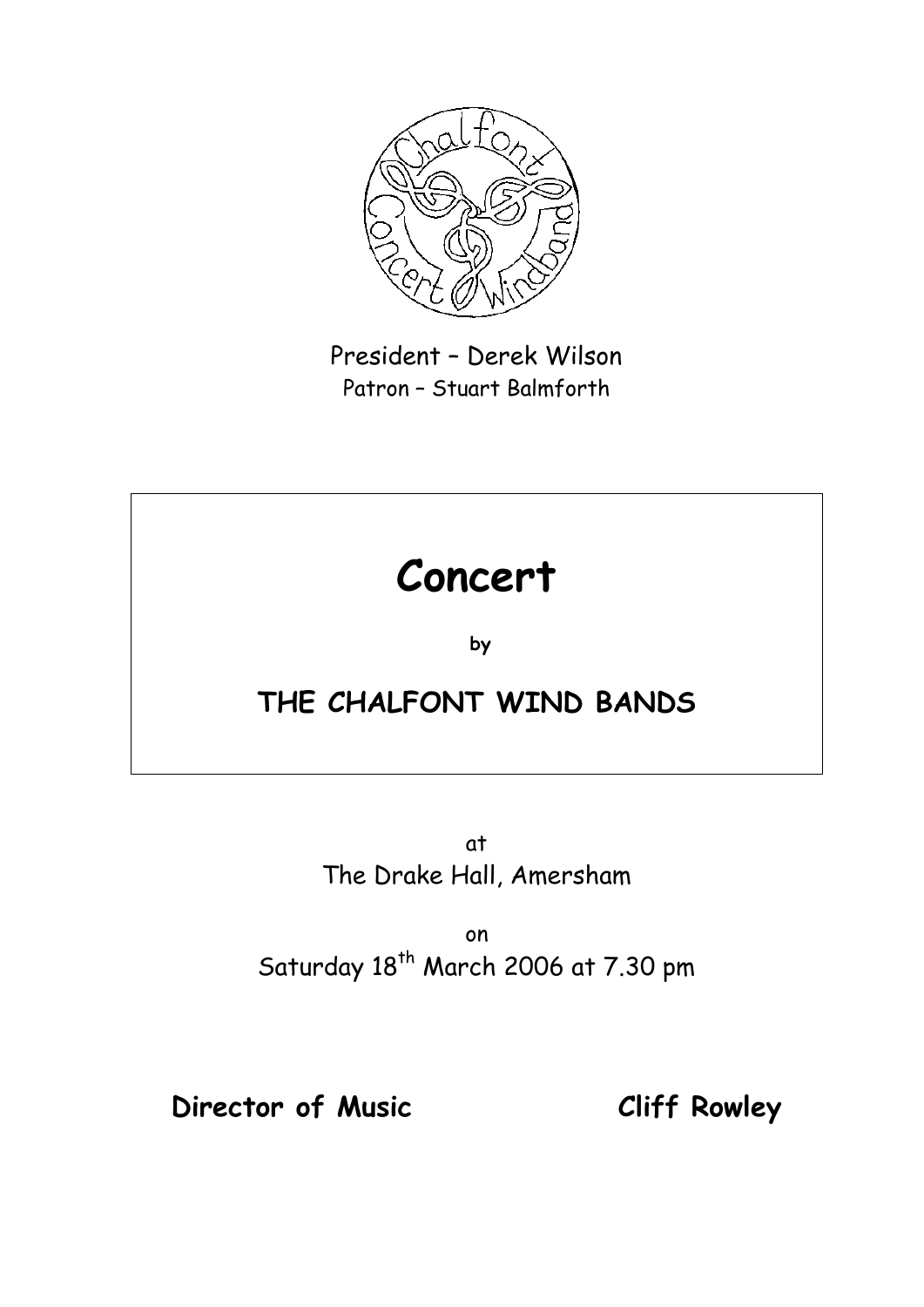#### **THE CHALFONT CONCERT WIND BAND**

The Chalfont Concert Wind Band was founded in 1977. The Band's aim is to encourage the interest of musicians in making music together (young and old alike) and to give them plenty of experience of playing in public. To add variety, there are also instrumental ensembles associated with the Band. The Band is able to serve the local community by playing on suitable occasions, and raises considerable sums of money for charity.

Anyone playing a wind band instrument is welcome to join. The Concert Band requires Grade 5 standard and B Band requires no graded standard, but lots of enthusiasm! Both the Concert and B Band meet weekly for rehearsals on Monday evenings at Robertswood School, Chalfont St Peter, Bucks.

Rehearsal times are: 6.15 pm – 7.30 pm (B Band)

7.45 pm – 9.45 pm (Concert Band)

If you are interested in joining one of the Bands, please contact us for further information – or even come along on a Monday evening. We would love to see you.

#### **Contacts:**

Bryan Ogilvie (Chairman): 020 8998 7042 Derek Wilson (President): 01895 822183 Website: www.chalfontwindband.co.uk

#### **CONCERT BAND MEMBERS**

| Piccolo:              | Ruth Coles, Kirsty Rowley                                                     |
|-----------------------|-------------------------------------------------------------------------------|
| Flute:                | Lucy Clayton, Philip Coles, Ruth Coles, Louise Collins, Andrea Coventry,      |
|                       | Sonia Methven, Kirsty Rowley, Laura Saggars                                   |
| Oboe:                 | Kim Horgan                                                                    |
| Clarinet:             | Gemma Bryson, Meredydd Clark, Petra Cooper, Barbara Douglas, Emily Hurst,     |
|                       | Malcolm Lewis, Ruth Lowth, Bryan Ogilvie, Andrew Warren, Helen Warren         |
| $Eb$ Clarinet         | Helen Warren                                                                  |
| <b>Bass Clarinet:</b> | Rosalind Aspinall                                                             |
| Alto Sax:             | Shelley Blackman, Sandra Dowler, Kathy Inker, Rod Kirton                      |
| Tenor Sax:            | George Taylor, Philip Wilson                                                  |
| <b>Baritone Sax:</b>  | Margaret Pianta                                                               |
| French Horn:          | Bob Paxman, Derek Wilson                                                      |
| Trumpet:              | David Adamson, Gerard Farrell, Tom Glasgow, Chris Park                        |
| Trombone:             | Sue Bogle, Steve Clark                                                        |
| Euphonium:            | Rob Physick                                                                   |
| <b>Bass Guitar</b>    | Andrew Osborne                                                                |
| <b>Keyboard Bass:</b> | Mary Cadman                                                                   |
| Percussion:           | Catriona Collins, John Trachy                                                 |
|                       | <b>B BAND MEMBERS</b>                                                         |
| Piccolo               | <b>Kirsty Rowley</b>                                                          |
| Flute:                | Rebecca Barnard, Ellen-Marie Carter, Jane Cobley, Julia Jonwood, Beth Keenan, |
|                       | Hannah Kolka, Laura Kolka, Kirsty Rowley, Emma Thwaites                       |
| Clarinet:             | Sue Barnard, Meredydd Clark, Hannah Ellis, Emily Hurst                        |
| <b>Bassoon</b>        | Sonia Methven                                                                 |
| Alto Sax:             | Barbara Douglas, Stephen Parker, Rosie Wright                                 |
| Tenor Sax:            | Martin Richardson, Philip Wilson                                              |
| Trumpet:              | Thomas Adamson, Emily Christie, Lucy Clayton, Chris Park, Christopher Poole   |
| <b>Baritone Horn</b>  | Conor Bentley                                                                 |
| <b>Bass Guitar:</b>   | Andrew Osborne                                                                |
| Percussion:           | Toby Jackman                                                                  |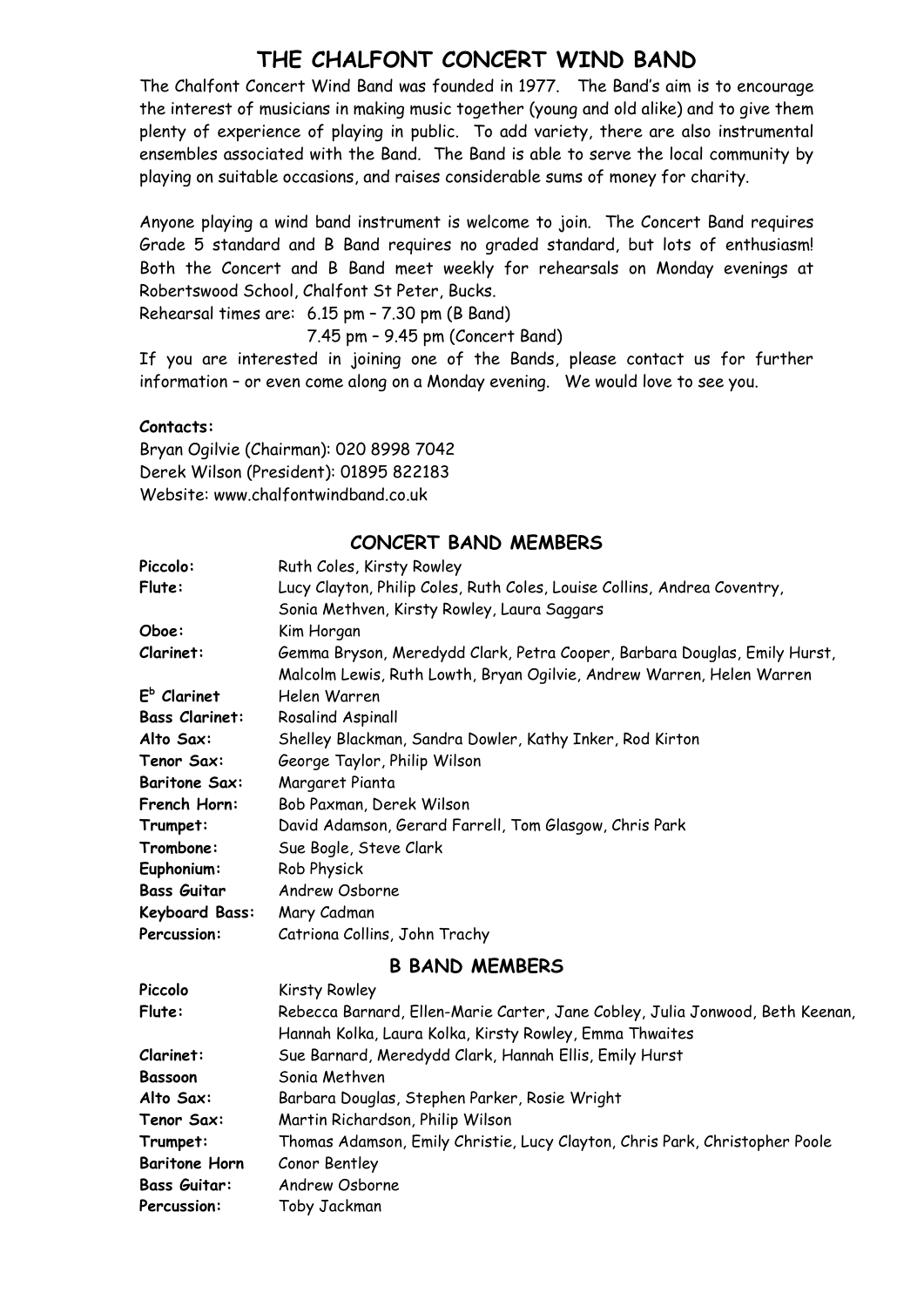#### **CHALFONT CONCERT BAND Conductor: Cliff Rowley**

**The National Anthem**

**March: Fame and Glory** Albert E. Matt

**Highlights from 'Oliver'** Lionel Bart

**Tribute to Harold Arlen** and the same arr James Kessler

arr Charles Godfrey

**Prince Igor Alexander Borodin** arr Jack Bullock

arr Ted Ricketts

#### **Clarinet Section**

**Marigold** Billy Mayerl arr Roger Bennett

#### **CHALFONT CONCERT BAND Conductor: Derek Wilson**

**L'Arlesienne – Suite No.2 (Farandole)** Georges Bizet

arr Dan Godfrey

### **INTERVAL**

Refreshments will be served in an adjoining Hall